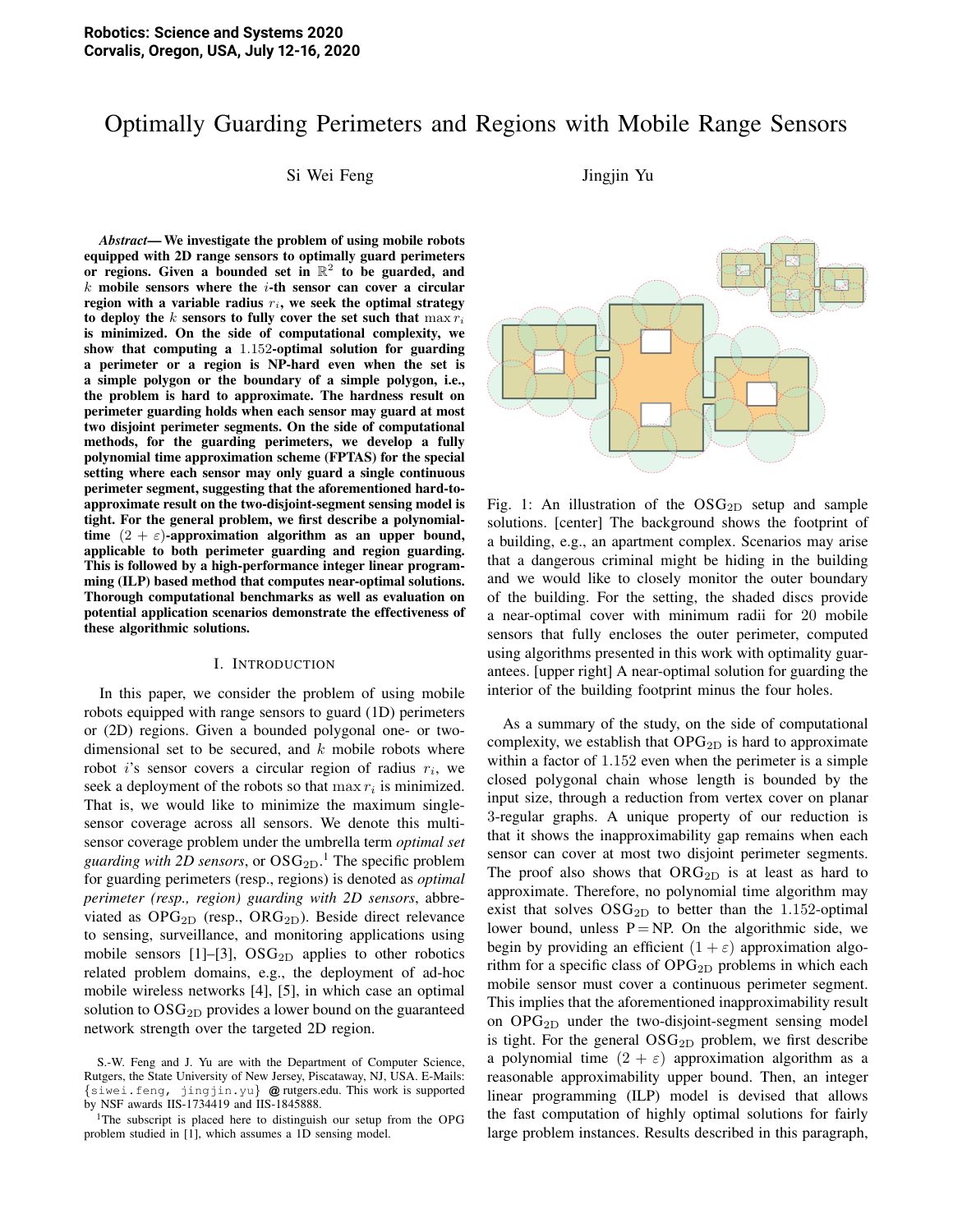together with the introduction of  $OSG_{2D}$  as a practical multirobot deployment problem focusing on global optimality, constitute the main contributions of this work.

As an intermediate result toward showing the hardness of the simple polygon coverage problem, we also supply a hardness proof of vertex cover on planar bridgeless<sup>2</sup> 3regular graphs, which may be of independent interest.

Related work. Our work on optimal perimeter and region guarding draws inspiration from a long line of multi-robot coverage planning and control research, e.g., [3], [6]–[10]. In an influential body of work on coverage control [3], [6], a gradient based iterative method is shown to drive one or multiple mobile sensors to a locally optimal configuration with convergence guarantees. Whereas [3], [6] assume that the distribution of sensory information is available *a priori*, it is shown that such information can be effectively learned [9]. Subsequently, the control method is further extended to allow the coverage of non-convex and disjoint 2D domains [7] and to work for mobile robots with varying sensing or actuation capabilities [10]. In contrast to these control-based approaches, which produce iterative locally optimal solutions,  $OSG<sub>2D</sub>$  emphasizes the direct computation of globally optimal deployment solutions and supports arbitrarily shaped bounded (1D) perimeters and (2D) regions.

Recently, the problems of globally optimally covering perimeters using one-dimensional sensors have been studied in much detail [1], [11]. It is shown that when the sensors are homogeneous, the optimal deployment of sensors can be computed very efficiently, even for highly complex perimeters [1]. On the other hand, the problem becomes immediately intractable, sometimes strongly NP-hard, when sensors are heterogeneous [11]. Our research is distinct from [1], [11] in that we employ a (two-dimensional) range sensing model and work on the coverage of both perimeters and regions, which has much broader applicability.

As pointed out in [3], [9], distributed sensor coverage, as well as  $OSG<sub>2D</sub>$ , has roots in the study of the facility location optimization problem [12], [13], which examines the selection of facility (e.g., warehouses) locations that minimize the cost of delivery of supplies to spatially distributed customers. In theoretical computer science and operations research, these are known as the k-center, k-means, and  $k$ -median clustering problems [14], the differences among which are induced by the cost structure. Our investigation of  $\text{OSG}_{2D}$  benefits from the vast literature on the study of kcenter clustering and related problems, e.g., [15]–[19]. These clustering problems are in turn related to packing [20], tiling [21], and the well-studied art gallery problems [22], [23].

Organization. The rest of the paper is organized as follows. In Section II, we introduce the  $OSG_{2D}$  formulation. Section III is devoted to establishing that  $OSG_{2D}$  is hard to approximate to better than 1.152-optimal, providing a theoretical lower bound. In Section IV, focusing on the upper bound, we describe algorithms that for  $OSG_{2D}$  and the special  $OPG_{2D}$  variant where a sensor is allowed to cover a continuous perimeter segment. In Section V, we benchmark the algorithms and illustrate two potential applications. We discuss and conclude the work in Section VI.

# II. PRELIMINARIES

Let  $W \subset \mathbb{R}^2$  be a polygonal workspace, which may contain one or multiple connected components. A *critical subset* of W needs to be guarded by k indistinguishable point guards with range sensing capabilities. For example, the workspace may be a forest reserve and the critical subset may be its boundary. Or, the workspace may be a high-security facility, e.g., a prison, and the critical subset the prison yard. The *i*th guard,  $1 \le i \le k$ , located at  $c_i \in \mathbb{R}^2$ , can monitor a circular area of radius  $r_i$  centered at  $c_i$  with  $r_i$  being a variable. For example, the guard may be a watchtower equipped with a vision sensor that can detect intruders. As the watchtower's altitude increases, its sensing range also increases; but its monitoring quality will decrease at the same time due to resolution loss. In this study, we seek to compute the optimal strategy to deploy these  $k$  guards so that the required sensing range,  $\max_i r_i$ , could be minimized.

More formally, we model a connected component of  $W$  as some 2D polygonal region containing zero or more simple polygonal obstacles. For a bounded set  $D \subset \mathbb{R}^2$ , we define

$$
size(k, D) = \min_{c_1, ..., c_k \in \mathbb{R}^2} \max_{p \in D} \min_{1 \le i \le k} ||c_i - p||_2
$$

and use  $B(c, r)$  to denote the disc of radius r centered at a point  $c \in \mathbb{R}^2$  (the definition of  $size(k, D)$  is used extensively in later sections). Intuitively,  $size(k, D)$  represents the minimum radius needed such that there exisits  $k$  circles with radius  $size(k, D)$  that can cover the 2D bounded region D entirely. The main problem studied in this work is:

Problem II.1 (Optimal Set Guarding with 2D Sensors). *Given a polygonal workspace*  $W \subset \mathbb{R}^2$ , let  $D \subset W$  be a *critical subset to be guarded by* k *robots each with a variable coverage radius of* r*. Find the smallest* r *and corresponding robot locations*  $c_1, \ldots, c_k \in \mathbb{R}^2$ , such that  $D \subset \cup_i B(c_i, r)$ .

For making accurate statements about computational complexity, we make the assumption that the length of  $\partial W$  is bounded by a polynomial with respect to the complexity of  $W$ , (i.e. the number of vertices of the polygon).

For convenience, we give specific names to these optimal guarding problems based critical subset types. If the critical subset belongs to ∂W, we denote the problem as *optimal perimeter guarding with 2D sensors* or OPG<sub>2D</sub>. If the critical subset is W, we denote the problem as *optimal region guarding with 2D sensors* or  $ORG_{2D}$ . When there is no need to distinguish, the problem is denoted as *optimal set guarding with 2D sensors*  $(OSG_{2D})$ .

As an example, to guard the boundary of a plus-shaped polygon with 5 robots, an optimal solution could be Fig. 2 where the inner circle covers 4 disconnected boundary segments, such pattern in the optimal solution also renders  $OPG_{2D}$  much more difficult than the simplified 1D sensing

<sup>&</sup>lt;sup>2</sup>That is, the deletion of any edge does not disconnect the graph.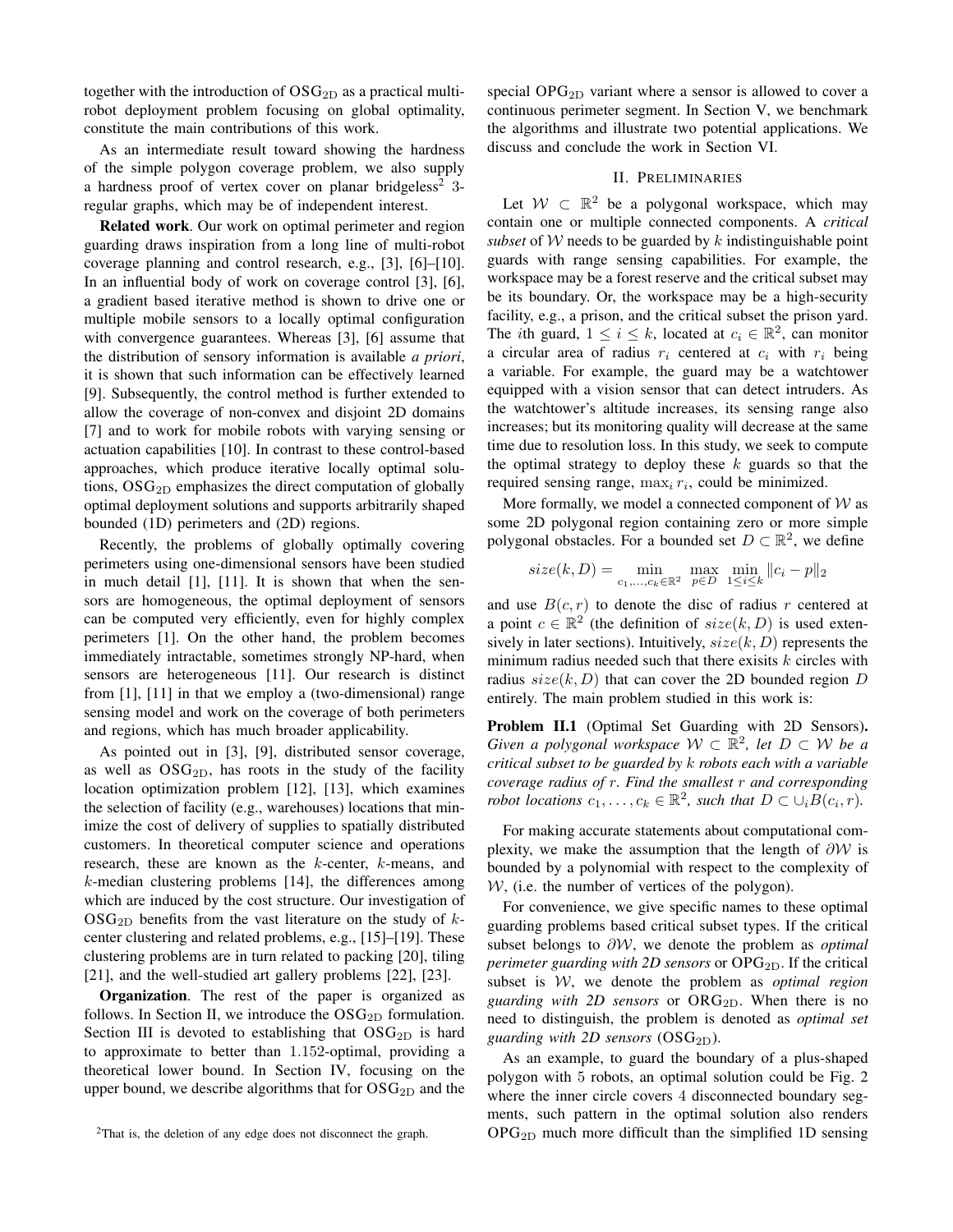model studied in [1] (indeed,  $OPG_{2D}$  becomes hard to approximate, as will be shown shortly). The solution is also optimal under the  $\text{ORG}_{2D}$  formulation.



Fig. 2: An example showing an optimal solution of using five discs to cover the plus-shaped polygon. The solution is optimal for both  $OPG_{2D}$  and  $ORG_{2D}$  formulations.

## III. INTRACTABILITY OF APPROXIMATE OPTIMAL GUARDING OF SIMPLE POLYGON

In this section, we prove that  $OSG_{2D}$  with the set being a simple polygon is strongly NP-hard to approximate within a factor of  $\alpha \approx 1.152$ , through a sequence of auxiliary NP-hardness results. First, in Section III-A, we prove an intermediate result that the vertex cover problem is NPcomplete on planar bridgeless 3-regular graphs. Next, in Section III-B, starting from a planar bridgeless 3-regular graph, we construct a structure which we call 3*-net* and prove the the problem of finding the minimum coverage radius of the 3-net is NP-hard to approximate within  $\alpha$ . Then, in Section III-C, we apply a straightforward reduction to transform the 3-net into a simple polygon to complete the hard-to-approximate proof for  $OSG_{2D}$  for a simple polygon.

We then further show the inapproximability of the special  $OPG<sub>2D</sub>$  setup when each robot can only guard at most two disjoint perimeter segments (Section III-D), contrasting the FPTAS for the special  $OPG_{2D}$  setup when each robot can only guard a continuous perimeter segment in Section IV-A.

## *A. Vertex Cover on Planar Bridgeless* 3*-Regular Graph*

Our reduction uses the hardness result on the vertex cover problem for planar graphs with maximum degree 3 [24]. Such a vertex cover problem can be fully specified with a 2-tuple  $(G, k)$  where  $G = (V, E)$  is a planar graph with max degree 3 and  $k$  is an integer specifying the allowed number of vertices in a vertex cover. We note that the result has been suggested implicitly in [25]; we provide an explicit account with a simple proof.

# Lemma III.1. *Vertex cover on planar bridgeless* 3*-regular graph is NP-complete.*

*Proof.* For a given planar graph G with max degree 3 and an integer  $k$ , we construct a planar bridgeless 3-regular graph  $G''$  and provide an integer  $k''$  such that G has a vertex cover of size k if and only if  $G''$  has a vertex cover of size  $k''$ .

The reduction first makes  $G$  3-regular by attaching (one or two of) the gadget shown in Fig. 3 to  $v \in G$  that are



Fig. 3: A gadget that can be attached to a degree one or two vertices (at the point  $A$ ) in a max degree 3 graph to make all vertices have degree 3. With each addition of the gadget, we increase the vertex cover by a size of 3, regardless of whether A is part of a vertex cover.

not degree 3. This results in a 3-regular graph  $G'$ . For each attached gadget, k is bumped up by 3, i.e., we let  $k'$  for  $G'$ be  $k' = k + 3(3|V(G)| - 2|E(G)|)$ . It is straightforward to see that G has a vertex cover size of k if and only if  $G'$  has a vertex cover size of  $k'$ .



Fig. 4: Transformation that removes bridge  $PQ$  and does not introduce new bridges. The minimum vertex cover number is increased by 6 after each transformation.

In the second and last step, we remove bridges in  $G'$ . As in Fig. 4, for a bridge  $PQ$  that divides  $G'$  into  $G'_{1}$  (containing P) and  $G_2'$  (containing Q), we split the bridge edge PQ using the illustrated transformation, which yields a new graph  $G''$ that is planar, bridgeless, and 3-regular, after all bridges are removed this way. For each such augmentation, the size of the vertex cover is bumped up by 6. Let  $br(G')$  be the number of bridges in  $G'$ ,  $G'$  has a vertex cover of size  $k'$  if and only if G'' has a vertex cover of size  $k'' = k' + 6br(G')$ . This completes the proof.  $\Box$ 

#### *B. Hardness on Optimally Guarding A* 3*-Net*

Starting from a planar cubic graph G, we construct a structure that we call 3-net,  $T_G$ , as follows. First, similar to [15], to embed G into the plane, an edge  $uw \in E(G)$ is converted to an odd length path  $uv_1, v_1v_2, \ldots, v_{2m}w$ where  $m > 3$  is an integer. We note that m is different in general for different edges of G. Denote such a path as  $u \cdots w$ ; each edge along  $u \cdots w$  is straight and has unit edge length. We also require that each path is nearly straight locally. For a vertex of  $G$  with degree 3, e.g., a vertex  $u \in V(G)$  neighboring  $w, x, y \in V(G)$ , we choose proper configurations and lengths for paths,  $u \cdots w$ ,  $u \cdots x$ , and  $u \cdots y$  such that these paths meet at u forming pairwise angles of  $2\pi/3$ . We denote the resulting graph as  $G'$ , which becomes the *backbone* of the 3-net  $T_G$ .

From here, a second modification is made which completes the construction of  $T_G$ . In each previously constructed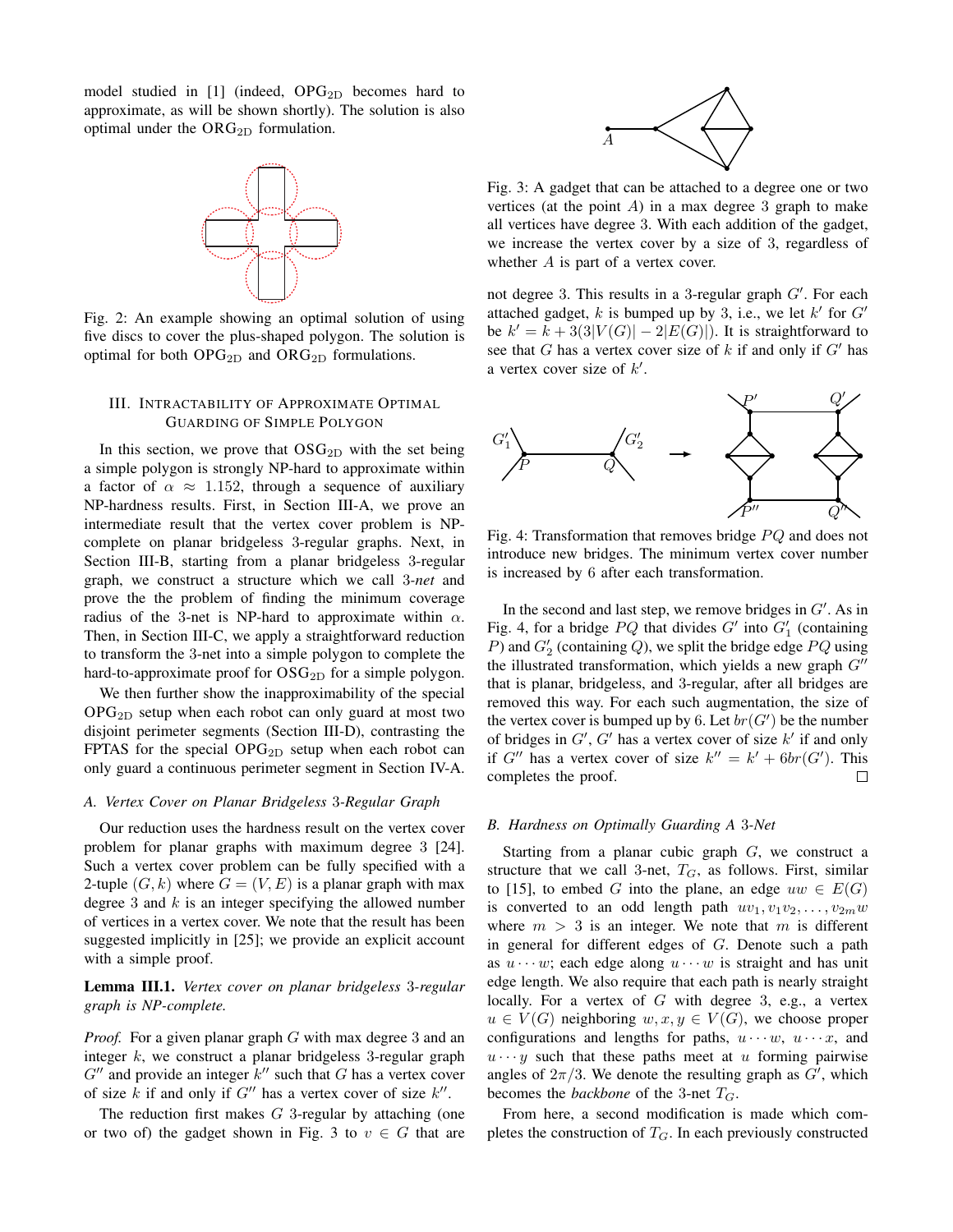path  $u \cdots w = uv_1 \ldots v_{2m}w$ , for each  $v_i v_{i+1}$ ,  $1 \le i \le 2m$ pain  $u \cdots w = uv_1 \cdots v_{2m}w$ , for each  $v_i v_{i+1}, 1 \le i \le 2m-1$ , we add a line segment of length  $\sqrt{3}$  that is perpendicular to  $v_i v_{i+1}$  such that  $v_i v_{i+1}$  and the line segment divide each other in the middle. A graphical illustration is given in Fig. 5.  $G'$  and the bars form the 3-net, which we denote as  $T_G$ . An example of transforming  $K_4$  into a 3-net is given in Fig. 6.



Fig. 5: Structure within the odd length path and attached Fig. 5: Structure within the odd length path and attached<br>perpendicular "bars" with length  $\sqrt{3}$ . Regarding the representation of such non-integral coordinates in the problem input, we may scale the coordinates to some certain extent and round them to integers so that the relative distance between each other is precise enough for the proof.



Fig. 6: Illustration of a 3-net obtained from  $K_4$ , the complete graph on 4 vertices.

Let  $L$  be the number of (unit length) edges of  $G'$  (i.e.,  $L = \sum_{uv \in E(G)} len(u \cdots w)).$ 

Lemma III.2. *A planar bridgeless* 3*-regular graph* G *has a vertex cover of size* k *if and only if its transformed 3-net*  $T_G$  *can be covered by*  $K = k + (L - |E(G)|)/2$  *circles of radius approximately*  $\alpha = 1.152$ *.* 

We refer the readers to [26] for the lengthy and technical proof. From the proof, it is also clear that Lemma III.2 holds for discs with radius in  $[1, \alpha)$ . Thus, approximating  $size(T_G, K)$  to less than a factor of  $\alpha$  will decide whether G has a vertex cover of size  $k$ , yielding the hard-to-approximate result. Also, it can be observed that all lengths are polynomial with respect to the problem input size, which implies strongly NP-hardness.

Theorem III.1. *The minimum radius for cover a* 3*-net using* k *circular discs is strongly NP-hard to approximate within a factor of*  $\alpha \approx 1.152$ .

# *C. From* 3*-Net to A Simple Polygon*

We proceed to show that  $OSG_{2D}$  is hard to approximate for a simple polygon by converting a 3-net into one. Along the backbone  $G'$  of a 3-net  $T_G$ , we first expand the line segments by  $\delta$  to get a 2D region (see Fig. 7(a)). We may describe the interior of the resulting polygon as

$$
P = \{ p \in \mathbb{R}^2 \mid \min_{q \in T_G} (\|p - q\|_1) \le \delta/2 \}
$$

For small enough  $\delta$ , it's clear that P is a polygon with holes. Let  $K = ((L - |E|)2 + k)$ , it holds that

$$
size(K, T_G) \leq size(K, P) \leq size(K, T_G) + \delta,
$$
  

$$
size(K, T_G) \leq size(K, \partial P) \leq size(K, T_G) + \delta.
$$

To convert the structure into a simple polygon, we can open "doors" of width  $\delta$  on the structure to get rid of the holes (see Fig. 7(b)). Each opening removes one hole from P. This is straightforward to check; we omit the details.



Fig. 7: (a) A 3-net  $T_G$  maybe readily converted into a simple polygon  $P$  with holes by expanding along its backbone. (b) Creating a "door" of width  $\delta$  will remove one hole from P.

Denoting the resulting simple polygon as  $P'$ , we have

$$
size(K, P) - \delta \leq size(K, P') \leq size(K, P),
$$
  

$$
size(K, \partial P) - \delta \leq size(K, \partial P') \leq size(K, \partial P).
$$

Therefore, both  $size(k, P')$  and  $size(k, \partial P')$  are between  $size(k, T_G) - \delta$  and  $size(k, T_G) + \delta$ . Suppose the OSG<sub>2D</sub> for  $\partial P'$  or  $P'$  has a polynomial approximation algorithm with approximation ratio  $1.152 - \varepsilon$  where  $\varepsilon > 0$ , let  $\delta =$  $\varepsilon/2$ , then the optimal guarding problem for the  $T_G$  can be approximated within 1.152 disobeying the inapproximability gap by Theorem III.1. Therefore,

Theorem III.2. OSG<sub>2D</sub> is NP-hard and does not admit a *polynomial time approximation within a factor of* α *with*  $\alpha \approx 1.152$ , *unless P=NP.* 

## *D.* OPG2D *with Sensor Guarding Limitations*

The inapproximability gap from Theorem III.2 prompts us to further consider limitations on the setup with the hope that meaningful yet more tractable problems may arise. One natural limitation is to limit the number of continuous segments a mobile sensor may cover. As will be shown in Section IV-A, if a mobile sensor may only guard a single continuous perimeter segment, a  $(1+\varepsilon)$ -optimal solution can be computed efficiently. On the other hand, it turns out that if a sensor can guard up to two continuous perimeter segments, OPG2D remains hard to approximate.

Theorem III.3. OPG<sub>2D</sub> of a simple polygon cannot be *approximated within*  $\alpha \approx 1.152$  *even when each robot can guard no more than two continuous boundary segments, unless P*=*NP.*

*Proof.* Due to [27], every bridgeless 3-regular graph G has a perfect matching. We can obtain such a perfect matching of the 3-regular graph using Edmonds Blossom algorithm in polynomial time [28]. Doubling the edges in the perfect matching, we can then obtain a 4-regular graph  $G'$ .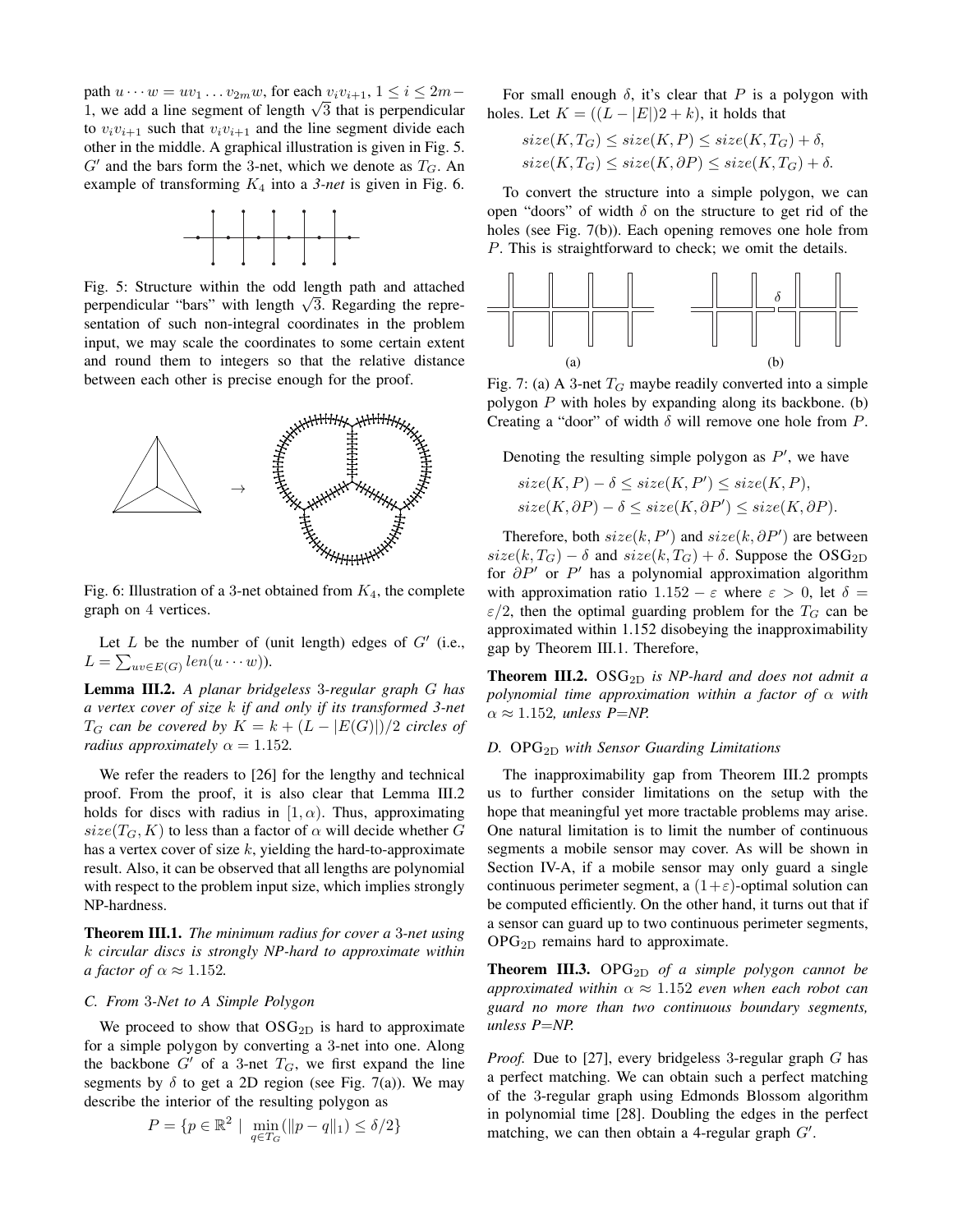With each vertex's degree even on  $G'$ , a Eulerian tour exists on  $G'$  and can be efficiently computed. For the 3net  $T_G$ , we may incorporate the bars into the Eulerian tour, corresponding to that for  $G'$ , as illustrated in Fig. 8.



Fig. 8: (a) Part of the augmented Eulerian path for nondoubled paths. (b) Part of the augmented Eulerian path for doubled paths.

The Eulerian tour on  $T_G$  may have self-intersections, which will prevent the tour from being a simple polygon. To address this, we may use one of two possible solutions outlined in Fig. 9 to eliminate the self-intersections.



Fig. 9: In order to eliminate possible self-intersections in (a), we may transform it into one of the solutions given in (b) and (c) to make the Eulerian tour remain connected (one of the two solutions will satisfy this).

At this point, we readily observe that Theorem III.2 applies. Furthermore, an optimal solution always allows each mobile sensor to cover only two continuous perimeter segments. This is clear in the middle of any paths of  $T_G$ ; at junctions, the polygon boundary will be either one of two possibilities shown in Fig. 10, where a sensor again covers at most two continuous segments of the simple polygon.  $\Box$ 



Fig. 10: The figure shows two possible types of boundaries near a vertex with degree of 4. A robot near the vertex will only be able to cover two disjoint but individually continuous boundary segments with sensing radius less than  $\alpha$  if the solution is to be optimal.

### IV. EFFECTIVE ALGORITHMIC SOLUTIONS FOR OSG<sub>2D</sub>

In this section, we present several algorithmic solutions for  $OSG<sub>2D</sub>$ . First, a fully polynomial approximation scheme (FPTAS) is presented that solve  $OPG_{2D}$  with the additional requirement that each sensor is responsible for a continuous perimeter segment. This contrasts Theorem III.3. Then, we

show that there exist polynomial time algorithms that readily guarantee a  $(2 + \varepsilon)$ -approximation for OSG<sub>2D</sub>. This is followed by an integer linear programming (ILP) method that delivers high-quality solutions (as compared with the  $(2 + \varepsilon)$ -approximate one) and has good scalability.

In preparation for introducing the result, we first describe a method that is used for discretizing the problem. For a simple polygon P, we can approximately represent its boundary  $\partial P$ as a set of balls with radius  $\varepsilon$  along  $\partial P$ , by splitting  $\partial P$ into  $N = \lfloor \frac{len(\partial P)}{2\epsilon} \rfloor$  continuous pieces of length at most  $2\varepsilon$  and putting the balls' centers at their midpoints. Denote set of  $\varepsilon$ -balls as  $S_B$ , and the set of their centers as  $S_O = \{o_1, \ldots, o_N\}$ . Since it holds that  $size(k, \partial P) \leq$  $size(k, S_B) \leq size(k, S_O) + \varepsilon \leq size(k, \partial P) + \varepsilon$ , the minimum coverage radius of the discritized version of covering  $S<sub>O</sub>$  will differ no more than  $\varepsilon$  from the original problem of covering  $\partial P$ . Similarly, for covering the interior of P, we can put P into a grid with cell side length  $\varepsilon$ , and set the center of the grid cells intersecting with  $P$  as  $S_O$ , creating at most  $N = O((len(\partial P)/\varepsilon)^2)$  samples. The discretization process converts guarding P or  $\partial P$  to guarding  $S_O$ .

## *A.* OPG2D *with Single Segment Guarding Limitation*

By Theorem. III.3, if a mobile sensor can guard up to two continuous perimeter segments,  $OSG_{2D}$  is hard to approximate within 1.152-optimal. Translating this into guarding elements of  $S_O$ , this means that a sensor can guard two *chains* of elements from  $S_O$ , where each chain contains some m elements  $o_1, \ldots, o_m$  that are neighbors along  $\partial P$ . Interestingly, if each sensor may only guard a single chain of elements from  $S_O$ , we may compute an optimal cover for  $S_O$  using  $O(N^2 \log N)$  time. This readily turns into a fully polynomial time approximation scheme (FPTAS) for OPG2D. The algorithm operates by checking multiple times whether a given radius  $r$  is sufficient for  $k$  discs of the given radius to cover elements of  $S_O$  where each disc covers only a single chain of elements.

A single feasibility check is outlined in Algorithm 1. In the pseudo code, it is assumed that the indices are modulo N, e.g.  $M[N + 1] = M[1]$ ,  $o_{N+1} = o_1$ . Algorithm 1 is based on an efficient implementation of a subroutine MIN ENCLOSE DISC (from e.g., [29], [30]) that computes the disc with minimum radius to enclose a given set of points in expected linear time. With this, a sliding window can be applied to find the rightmost *end* for each  $1 \le i \le N$  such that  $o_i, \ldots, o_{end}$  can be enclosed in a circle of radius r. The length of this sequence is stored in  $M[i]$ .

As  $o_{end}$  cannot come around and meet  $o_i$ , the total call to MIN\_ENCLOSE\_DISC is no more than  $2N$ . After this, the algorithm simply tries to put discs from each  $o_i$  to cover as many centers as possible to see whether  $S_O$  can be enclosed with  $k$  discs. An optimization can be made by only examining starting point as  $o_1, \ldots, o_{M[1]+1}$ , since there is no circle of radius of  $r$  that can cover them together by the definition of  $M$ . The apparent complexity of Algorithm 1 is  $O(N^2)$ . Since there are a total of N points and k robots, in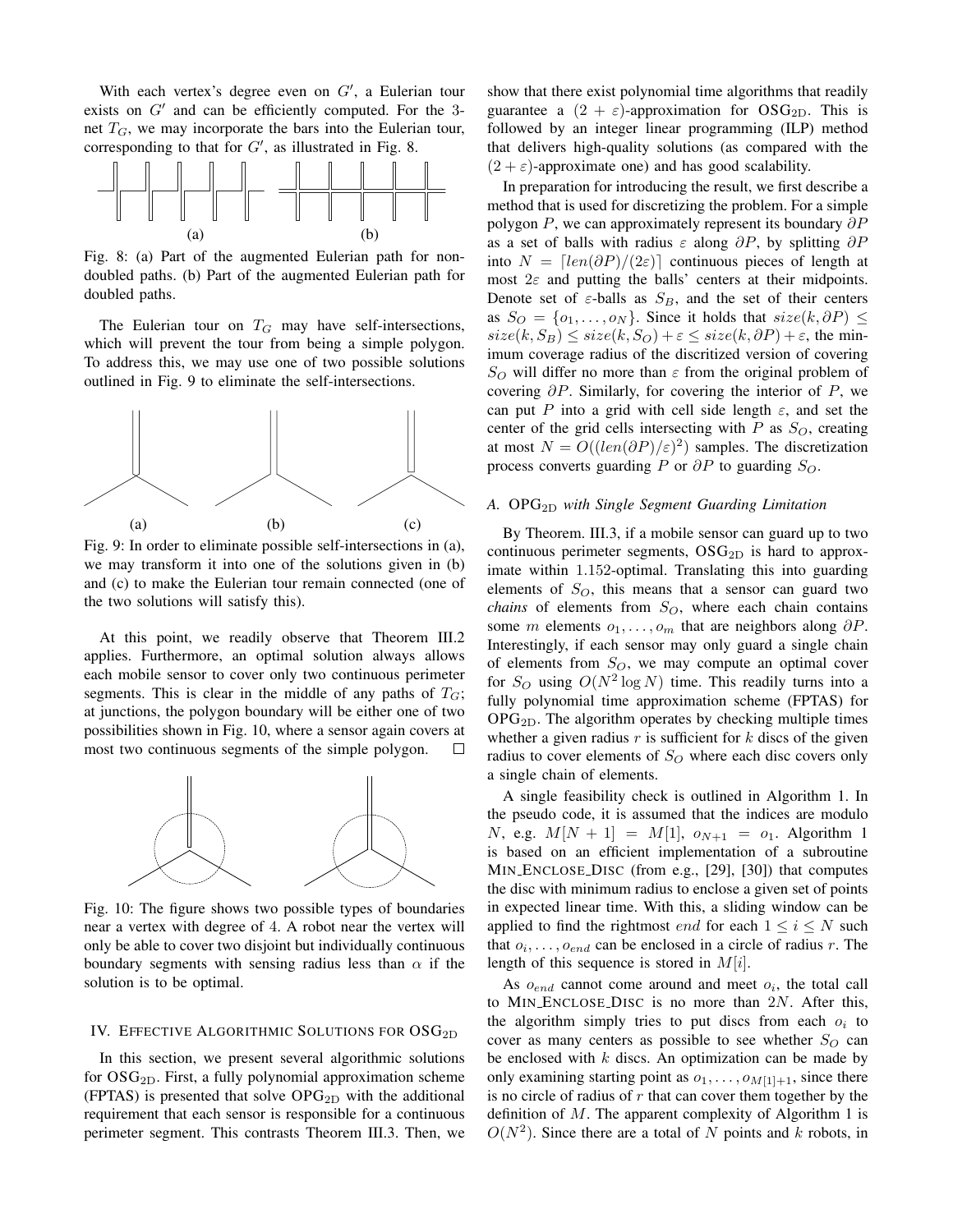a majority of cases a circle would enclose about  $N/k$  points, which effectively lowers the time complexity to  $O(N^2/k)$ .

Algorithm 1: OPG 2D CONT FEASIBLE

```
Data: S_O = \{o_1, \ldots, o_N\}, sample points in circular order
         k, the number of robots
         r, the candidate sensing radius
  Result: true or false, indicating whether S_O can be
          covered with k discs with radius r
1 if MIN_ENCLOSE_DISC(o_1, \ldots, o_N) \le r then
2 return true
3 end
  %Phase 1: find the maximum number of
    consecutive points a disc of radius rcan enclose from each c_i.
4 M \leftarrow an array of length N; end \leftarrow 1;
5 for i = 1 to N do
6 while MIN_ENCLOSE_DISC(o_i, \ldots, o_{end+1}) \leq r do
7 | end \leftarrow end + 1;
8 end
9 M[i] \leftarrow end - i + 1;10 end
  %Phase 2: try to tile from each o_i.
11 for i = 1 to N do
12 j \leftarrow i, cnt \leftarrow k;
13 while cnt > 0 do
14 j \leftarrow j + M[j];15 if j - i \geq N then
16 | | | | | return true
17 end
18 cnt ← cnt – 1
19 end
20 end
21 return false
```
Note that for the optimal coverage radius  $r^*$ , it holds that  $r_{min} = 0 < r^* \leq \frac{len(\partial P)}{2k} = r_{max}$ . Recall that  $N =$  $\lceil len(\partial P)/(2\varepsilon) \rceil$ . Hence, after at most

$$
\log \frac{r_{max} - r_{min}}{\varepsilon} = \log(\frac{len(\partial P)}{2k\varepsilon}) = O(\log \frac{N}{k})
$$

times of binary search on the optimal radius  $r^*$  by calling OPG\_2D\_CONT\_FEASIBLE, the search range of  $r^*$  or the gap between  $r_{max}$  and  $r_{min}$  will be reduced to within  $\varepsilon$ . So, it takes expected  $O(N^2 \log(N/k))$  time in total to get an approximate solution with radius at most  $\varepsilon$  more than  $size(k, S<sub>O</sub>)$  or  $size(k, \partial P)$ .

Theorem IV.1. *Under the rule of continuous cover*age, OPG<sub>2D</sub> for a simple polygon can be approxi*mated to*  $(1 + \varepsilon)$ -optimal in expected  $O(N^2 \log N)$  time, and  $O((N^2/k) \log(N/k))$  *in most cases, where*  $N =$  $\lceil len(\partial P)/(2\varepsilon) \rceil$ .

*Remark.* In the running time complexity analysis, we implicitly used the assumption that  $len(\partial P)$  is polynomial to problem input size (see Section II). Also, the algorithm given above computes an  $OPT + \varepsilon$  optimal solution. However, it can be naturally assumed that the optimal sensing radius  $OPT$  is lower bounded in realistic scenarios. So, an  $(OPT +$ 

ε) solution directly translates into a  $(1+\varepsilon)$ -optimal solution. Lastly, using techniques similar to those from [1], [11], we mention that results in this subsection readily extends to multiple simple polygons with gaps along the boundary. These arguments continue to apply throughout the rest of this section.

Regarding the choice in implementation, the minimum enclosing disc problem (1-center problem) also has deterministic solution [31] in linear time, but a randomized algorithm is considered to be more efficient [29] and easier to implement.

### *B.*  $(2 + \varepsilon)$  *Approximation*

In dealing with Euclidean  $k$ -clustering problems, two seminal methods are often brought out, both of which compute 2 approximation solutions for k-center problem in polynomial time. This is fairly close to the inapproximability gap of 1.822 for Euclidean k-center problem [15]. The first [16], [32] transforms the clustering problem to a dominating set problem and then applies parametric search on the cluster size (radius), resulting in a 2-approximation in time  $O(n^2 \log n)$  with *n* being the number of points to cover. A second method [17] takes a simpler farthest clustering approach by iteratively choosing the furthest point from the current centers as the new center. The method runs in  $O(nk)$ but is subsequently improved to  $O(n \log k)$  in [15]. So, by applying either of them on  $S_O$ , we have

*Proposition* IV.1. OSG<sub>2D</sub> *can be approximated to*  $(2 + \varepsilon)$ *optimal in polynomial time with*  $N = O(\text{len}(\partial P)/\varepsilon)$  *samples for perimeter guarding and*  $N = O((len(\partial P)/\varepsilon)^2)$ *samples for region guarding.*

For evaluation, we implemented the farthest clustering approach [17].

## *C. Grid and Integer Programming-based Algorithm*

Approximation using grids [14] often exhibits good optimality guarantees and bounded time complexity. Seeing that and knowing that  $OSG_{2D}$  is hard in general, we attempted grid-based integer linear programming (ILP) methods for solving  $\text{OSG}_{2D}$  with good success. Our ILP model construction is done as follows.

Consider bounding the polygon P of interest by an  $m \times n$ square grid where each cell is  $\varepsilon \times \varepsilon$ , and denote  $g_{ij}$  as the center of the cell at row  $i$  and column  $j$ . If we limit the possible locations of each robot to the center of some grid cell, the optimal radius with this limitation will only be at cell, the optimal radius with this limitation will only be at most  $\sqrt{2} \varepsilon/2$  away from  $size(k, S_Q)$ . This could be seen by moving the robot locations in the optimal deployment to their nearest grid centers respectively and applying triangle inequality.

So, given a candidate radius  $r$ , to check the feasibility of whether  $\partial P$  can be covered by k circles of radius r, we adapt an approach for solving the k-center problem [18] with integer linear programming. Specifically, we create  $m \times n$ boolean variables  $y_{ij}$ ,  $1 \leq i \leq m$ ,  $1 \leq j \leq n$ , indicating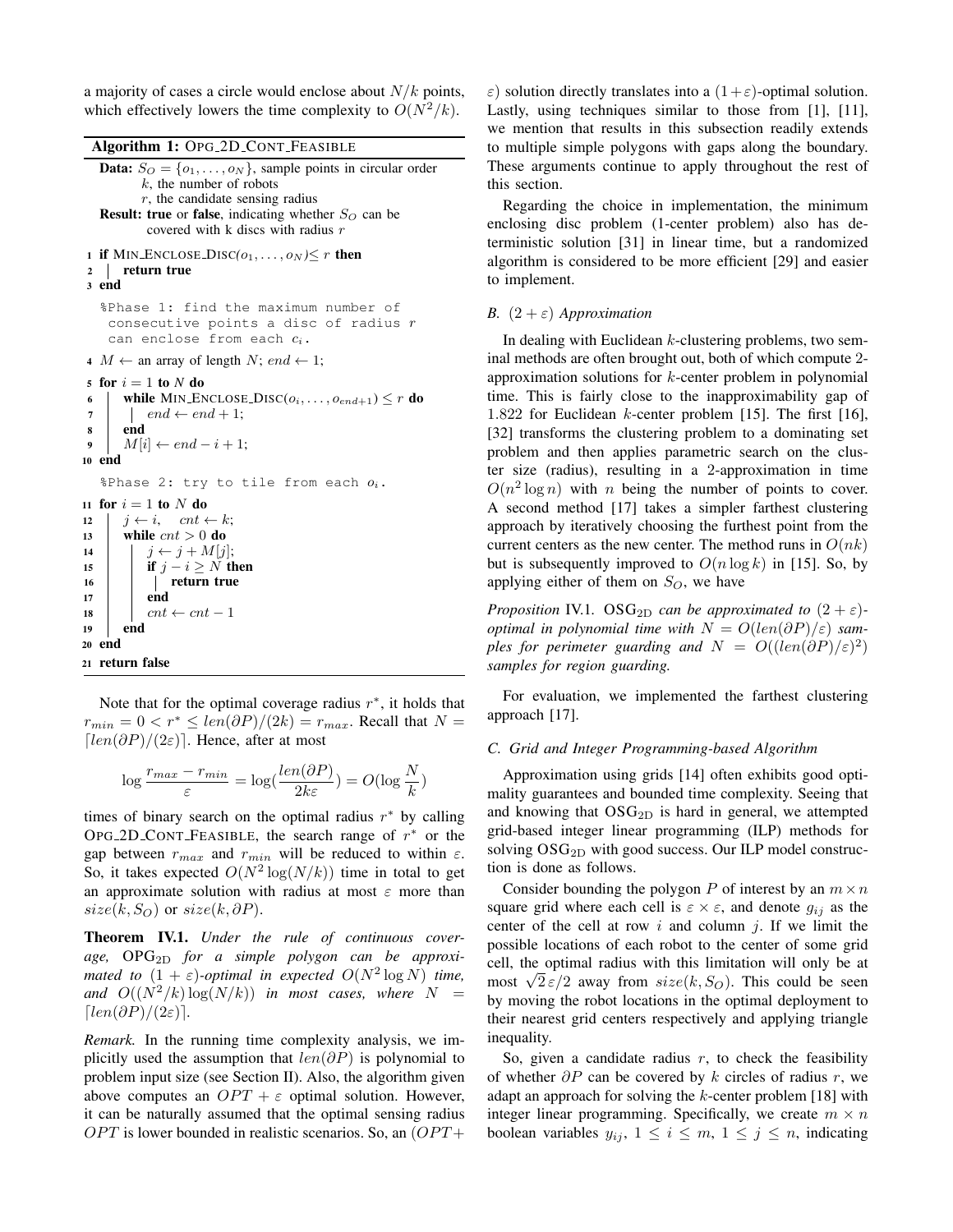whether there is a robot at  $g_{ij}$ , then start to check the feasibility of following integer programming model.

$$
\sum_{1 \le i \le m} \sum_{1 \le j \le n} y_{ij} \le k \tag{1}
$$

$$
\sum_{s.t. \ \|g_{ij} - o_{\ell}\|_2 \ \leq \ r} y_{ij} \geq 1 \text{ for each } 1 \leq \ell \leq N \qquad (2)
$$

$$
y_{ij} \in \{0, 1\} \qquad 1 \le i \le m, \ 1 \le j \le n \qquad (3)
$$

The first constraint says the number of locations is no more than k, and the second ensures each  $\rho_\ell$  can be covered by at least one circle with radius  $r$  illustrated in Fig. 11.

 $i, j$ 



Fig. 11: This perimeter guarding example illustrates constraint (2) for  $o_{67}$  with  $r = 7$ . The black dots are the sampled  $S_O = \{o_1, \ldots, o_{100}\}\.$  In order to cover  $o_{67}$ , at least one among the red color grid cell centers need to be selected as robot location.

When the ILP model has a feasible solution,  $r^*$  =  $size(k, S_O) \leq r$  and  $r \leq r^* = size(k, S_O)$  otherwise. This means that we can do a binary search on  $r^*$ , from an initial range of  $r^* = size(k, S_O)$ :  $r_{min}^i = 0 < r^* \leq$  $len(\partial P)/(2k) = r_{max}^i$ , until finally  $r_{max}^f - r_{min}^f$  is reduced to the selected granularity of  $\varepsilon$ .

*Remark.* With minor modifications, the ILP model applies to 2D region guarding, where the number of constraint (2) will then be  $O(mn)$  with one for each grid that intersects with the polygon in an  $m \times n$  grid. The initial upper bound set as r<sup>\*</sup> be  $len(\partial P)$  and lower bound set as  $\sqrt{area(P)/(k\pi)}$ . It is also possible to apply the  $(2+\varepsilon)$ -approximation algorithm and set the result as the initial upper bound with the half of it as the initial lower bound.

#### V. EVALUATION AND APPLICATION SCENARIOS

For the three algorithms described in Section IV, we developed implementations in C++ and evaluated them on an Intel Core i7 PC with a boost clock of 4.2GHz and 16GB RAM. For solving ILP models, Gurobi solver [33] is used. To evaluate the algorithms, we first generate a set of performance benchmarks obtained by subjecting these algorithms through a large set of benchmark cases. Following the synthetic benchmarks, we applied the algorithms on two potential application scenarios: guarding the outer perimeter of the Warwick Castle and monitoring a building for potential fire eruption points.

## *A. Performance Benchmarks*

For creating synthetic benchmarks, to generate the test set  $W$ , we created simple polygons with the number of vertices ranging between 10 and 200. For each instance of the tested polygon, vertices are picked uniform at random from  $[0, 1] \times [0, 1]$  and the TSP tour among these vertices are used for generating a simple polygon of a reasonable shape. An example is given in Fig. 11.

We first evaluate the computational performance of the special  $OPG_{2D}$  algorithm where each sensor may cover a single continuous perimeter segment; denote this algorithm as AL OPG 2D CONT. Table I lists the running time in seconds for various N (number of discretized samples) and k (number of guards). Various values of  $N$  suggest the choices of  $\varepsilon$  according to the setup of N in Section IV, in this case  $N = \frac{[len(\partial P)/(2\varepsilon)]}{[len(\partial P)/(2\varepsilon)]}$ . Each data point is an average of 100 examples. As we can observe, the method has very good scalability. It also demonstrates the behavior that running time is inverse proportional to the number of guards, conforming with the statement about time complexity in Section IV-A. The normalized average standard deviation is about 0.06, which is pretty small.

| k<br>N | 5     | 10    | 20    | 30    | 50    | 100   |
|--------|-------|-------|-------|-------|-------|-------|
| 500    | 0.097 | 0.044 | 0.019 | 0.013 | 0.007 | 0.004 |
| 800    | 0.257 | 0.118 | 0.054 | 0.036 | 0.019 | 0.011 |
| 1000   | 0.385 | 0.183 | 0.082 | 0.055 | 0.029 | 0.016 |
| 1500   | 0.912 | 0.436 | 0.203 | 0.120 | 0.073 | 0.039 |
| 2000   | 1.597 | 0.743 | 0.345 | 0.225 | 0.123 | 0.062 |

TABLE I: Running time (seconds) for AL OPG 2D CONT.

Since the  $(2 + \varepsilon)$ -optimal algorithm is extremely efficient, we do not report its running time. For the ILP methods, Table II and Table III provide the running times for solving  $OPG_{2D}$  and  $ORG_{2D}$ , respectively (for conve-

| $_{k}$<br>GS     | 10    | 15    | 20    | 30    | 50    | 100   |
|------------------|-------|-------|-------|-------|-------|-------|
| $50 \times 50$   | 0.219 | 0.127 | 0.092 | 0.051 | 0.023 | 0.009 |
| $100 \times 100$ | 0.686 | 0.383 | 0.250 | 0.141 | 0.089 | 0.033 |
| $200 \times 200$ | 1.915 | 1.132 | 0.792 | 0.444 | 0.281 | 0.115 |
| $300 \times 300$ | 7.782 | 4.201 | 2.613 | 1.513 | 0.814 | 0.435 |
| $400 \times 400$ | 21.23 | 11.63 | 7.275 | 3.827 | 2.231 | 1.318 |

TABLE II: Running time (seconds) for AL OPG 2D ILP.

nience, denote these two methods as AL OPG 2D ILP and AL ORG 2D ILP). Each data point is an average over 10 cases. GS denotes the discrete grid size, suggesting the choice of the grid granularity  $\varepsilon$  and the single grid cell size  $\epsilon \times \epsilon$ . We observe that the ILP method is highly effective for solving  $OPG_{2D}$  and fairly good for solving  $ORG_{2D}$ . The normalized average standard deviation is about 0.125 for AL OPG 2D ILP (which is reasonable) and 0.545 for AL ORG 2D ILP (which is relatively large).

For solution quality, we compare AL OPG 2D CONT, AL OPG 2D ILP, and AL ORG 2D ILP with the  $(2 + \varepsilon)$ optimal solution. For example, given a test case, let the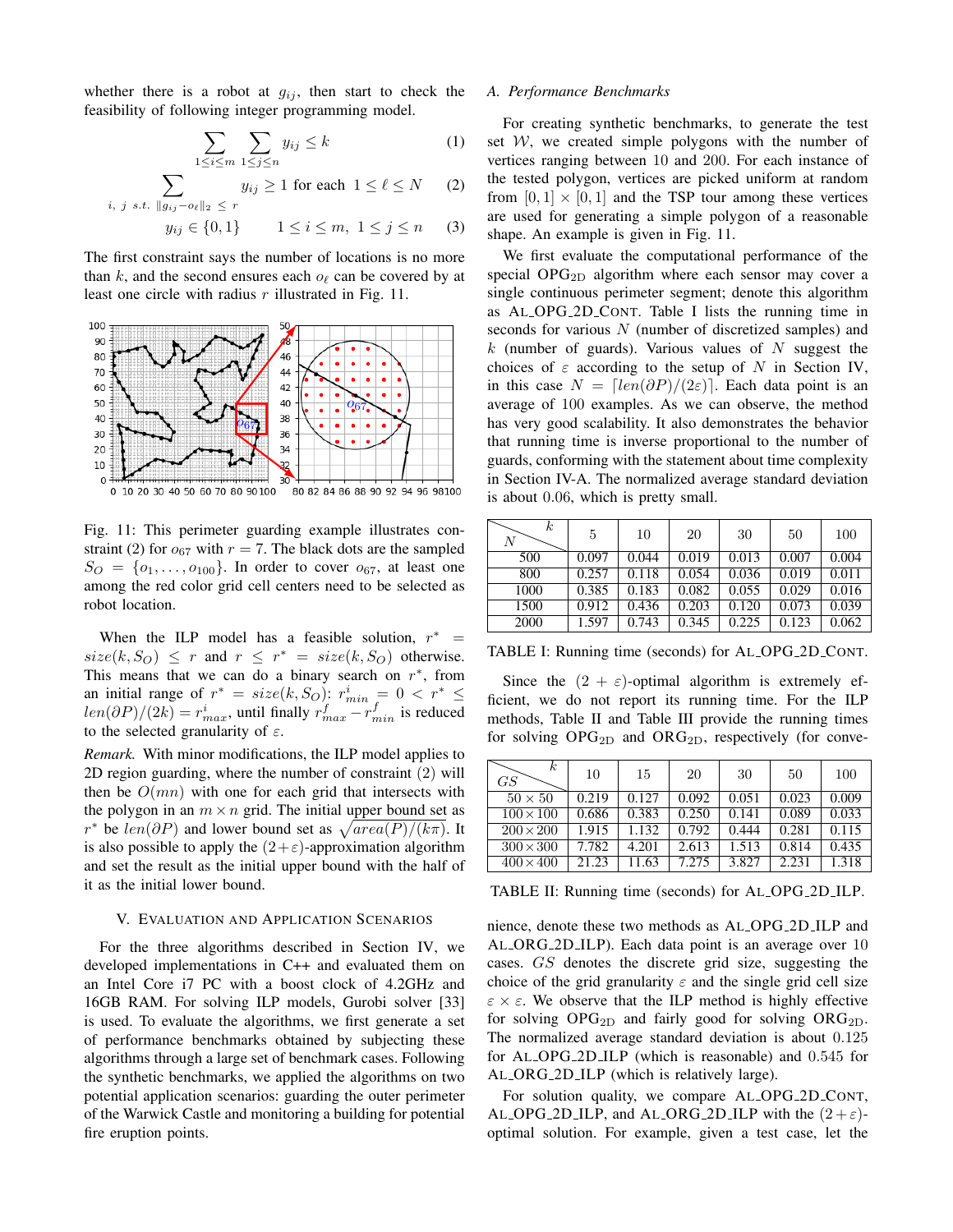| $\kappa$<br>GS | 10    | 15    | 20    | 30    | 50    | 100   |
|----------------|-------|-------|-------|-------|-------|-------|
| $20 \times 20$ | 0.252 | 0.245 | 0.200 | 0.170 | 0.136 | 0.094 |
| $30 \times 30$ | 1.413 | 1.064 | 0.886 | 0.799 | 0.858 | 0.576 |
| $40 \times 40$ | 5.048 | 3.598 | 3.055 | 2.252 | 6.114 | 1.156 |
| $50 \times 50$ | 7.003 | 5.617 | 4.984 | 5.836 | 10.91 | 0.925 |
| $80 \times 80$ | 87.14 | 84.18 | 82.09 | 423.5 | >2e3  | >2e3  |

TABLE III: Running time (seconds) for AL ORG 2D ILP.

resulting radius for AL\_OPG\_2D\_CONT be  $r_1$  and that for the  $(2 + \varepsilon)$ -optimal algorithm be  $r_2$ , we compute the optimality gain as the reduce of coverage radius over  $r_2$ in percentage, that is  $(r_2 - r_1)/r_2 \cdot 100$ . These are then averaged over 10 cases. Selected representative results (only three out of a total of 18 rows) are given in Table IV. In the table, m denotes the method where  $1 = AL\_OPG_2D\_CONT$ ,  $2 = ALOPG_2D_1LP$ , and  $3 = ALORG_2D_1LP$ . Number of samples for AL OPG 2D CONT is set to 2000. Grid size for AL\_OPG\_2D\_ILP is  $200 \times 200$ . Grid size for AL\_ORG\_2D\_ILP is set to  $40 \times 40$ . For each method, we used polygons with 200 vertices. We observe that these algorithms do significantly better than 2-optimal with AL OPG 2D ILP getting very close to being 1-optimal (whose optimality gain is no more than around 50).

| $\kappa$<br>m | 5     | 10    | 20    | 30    | 50    | 100   |
|---------------|-------|-------|-------|-------|-------|-------|
|               | 22.34 | 23.89 | 27.07 | 29.14 | 32.32 | 34.18 |
| $\bf{2}$      | 36.29 | 34.82 | 36.22 | 36.98 | 37.69 | 38.29 |
| 3             | 35.69 | 32.58 | 30.06 | 25.22 | 21.99 | 15.46 |

TABLE IV: Optimality gain of AL\_OPG\_2D\_CONT, AL OPG 2D ILP, and AL ORG 2D ILP over the  $(2 + \varepsilon)$ optimal method.

## *B. Two Application Scenarios*

Next, we demonstrate the solutions computed by our algorithms on two potential application scenarios. For the first one, we apply algorithms for  $OPG_{2D}$  on the outer boundary of the Warwick Castle in England (data retrieved from openstreetmap.org [34]). Fig. 12 shows the solution for 15 guards computed by the  $(2 + \varepsilon)$ -optimal algorithm, AL OPG 2D CONT, and AL OPG 2D ILP, respectively. Both AL OPG 2D CONT and AL OPG 2D ILP do about 40% better when compared with the  $(2 + \varepsilon)$ optimal algorithm. AL OPG 2D CONT does 3% better than AL OPG 2D ILP since the perimeter is suitable for continuous guarding while the ILP method is slightly limited by the chosen resolution.

In a second application, we took the footprint of the Brazil National Museum and use 40 mobile robots to monitor it. The solution, shown in Fig. 13, is computed using AL ORG 2D ILP. This could be useful when a building is on fire and drones equipped with heat sensors can monitoring "hot spots" on top of the building to prioritize fire extinguishing effort. There are also many other similar application scenarios.



Fig. 12: Solutions for deploying 15 mobile sensors to guard the perimeter of the Warwick Castle. Methods: (a)  $(2 + \varepsilon)$ optimal. (b) AL OPG 2D CONT. (c) AL OPG 2D ILP.



Fig. 13: A near-optimal solution for deploying 40 mobile robots for monitoring the Brazil National Museum, which caught fire in 2019.

#### VI. CONCLUSION AND DISCUSSIONS

In this study, we examine  $\text{OSG}_{2D}$ , the problem of directly computing a deployment strategy for covering 1D or 2D critical sets using many mobile sensors while minimizing the maximum sensing radius. After showing that  $OSG_{2D}$ is computationally intractable to even approximate within 1.152, we describe several algorithmic solutions with optimality and/or computation time guarantees. Subsequent thorough evaluation demonstrates the effectiveness of these algorithmic solutions. Finally, we demonstrate the utility of our algorithmic solutions with two application scenarios. Due to space limit, guarding perimeters with gaps (see, e.g., [1]) is not discussed in this work. However, because our algorithms work with a grid-based discretization, the results directly apply to arbitrary bounded 1D and 2D sets.

Many intriguing questions follow; we mention two here concerning the sensing capabilities. First,  $OSG_{2D}$  works with circular regions which is perhaps the simplest one due to symmetry. What if the sensor region is not circular? Whereas such cases appear to be hard [35], effective scalable solutions may still be possible. Secondly, currently we assume that all parts of the critical set to be guarded have equal importance. What if certain subsets are more important?